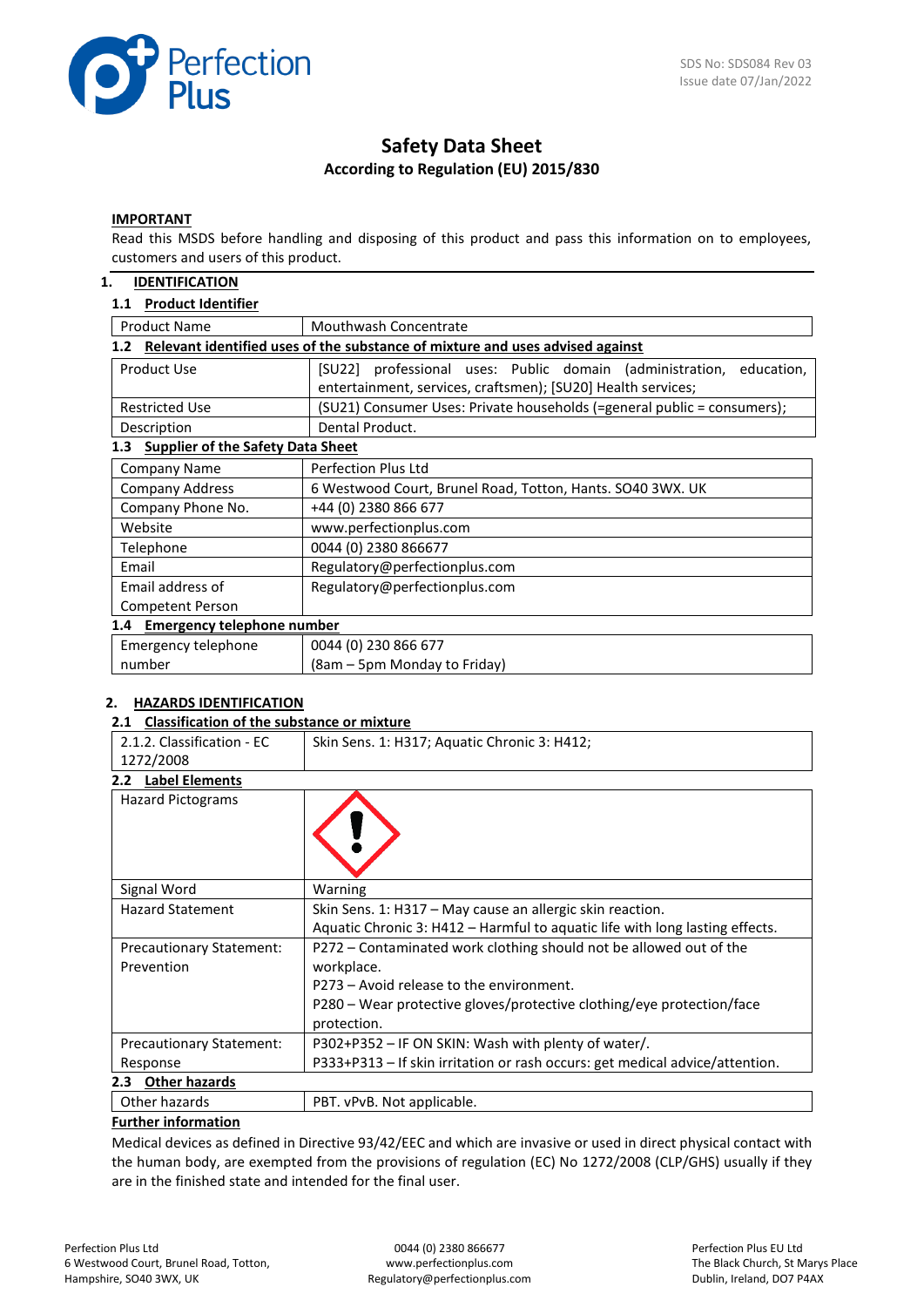

### **3. COMPOSITION/INFORMATION ON INGREDIENTS**

# **3.2 Mixtures**

## **EC 1272/2008**

| <b>Chemical Name</b> | Index No. | CAS No.   | EC No.    | <b>REACH</b><br>Registration<br><b>Number</b> | CONC.<br>$(\%w/w)$ | <b>Classification</b>                                                                        |
|----------------------|-----------|-----------|-----------|-----------------------------------------------|--------------------|----------------------------------------------------------------------------------------------|
| Spearmint Oil        |           | 8008-79-5 | 283-656-2 |                                               |                    | ASP. Tox. 1: H304; Skin<br>Irrit. 2: H315; Skin Sens. 1:<br>H317; Aquatic Chronic 2:<br>H411 |

### **4. FIRST AID MEASURES**

#### **4.1 Description of first aid measures**

| Inhalation                 | Move the exposed person to fresh air.                                             |
|----------------------------|-----------------------------------------------------------------------------------|
| Eye Contact                | Rinse immediately with plenty of water for 15 minutes holding the eyelids open.   |
| Skin contact               | Wash off immediately with plenty of soap and water. Remove contaminated clothing. |
| Ingestion                  | Do NOT induce vomiting.                                                           |
|                            | 4.2 Most important symptoms and effects, both acute and delayed                   |
| Inhalation                 | May cause irritation to mucous membranes.                                         |
| Eye Contact                | May cause irritation to eyes.                                                     |
| Skin contact               | May cause an allergic skin reaction.                                              |
| Ingestion                  | Ingestion may cause nausea and vomiting.                                          |
| 4.3                        | Indication of any immediate medical attention and special treatment needed        |
| <b>Inhalation</b>          | Seek medical attention if irritation or symptoms persist.                         |
| Eye Contact                | Seek medical attention if irritation or symptoms persist.                         |
| Skin contact               | Seek medical attention if irritation or symptoms persist.                         |
| Ingestion                  | Seek medical attention if irritation or symptoms persist.                         |
| <b>General information</b> |                                                                                   |
|                            | If you feel unwell, seek medical advice (show the label where possible).          |
|                            |                                                                                   |

#### **5. FIRE FIGHTING MEASURES**

#### **5.1 Extinguishing media**

|                             | Use extinguishing media appropriate to the surrounding fire conditions. |  |
|-----------------------------|-------------------------------------------------------------------------|--|
|                             | 5.2 Special hazards arising from the substance or mixture               |  |
|                             | Burning produces irritating, toxic and obnoxious fumes.                 |  |
| 5.3 Advice for firefighters |                                                                         |  |
|                             | Wear suitable respiratory equipment when necessary.                     |  |
|                             |                                                                         |  |

#### **6. ACCIDENTAL RELEASE MEASURES**

### **6.1 Personal precautions, protective equipment and emergency procedures**

|     | Ensure adequate ventilation of the working are. Wear suitable protective equipment.         |
|-----|---------------------------------------------------------------------------------------------|
|     | 6.2 Environmental precautions                                                               |
|     | Do not allow product to enter drains. Prevent further spillage if safe.                     |
| 6.3 | Methods and material for containment and cleaning up                                        |
|     | Transfer to suitable, labelled containers for disposal. Clean spillage area thoroughly with |
|     | plenty of water.                                                                            |
| 6.4 | Reference to other sections                                                                 |
|     | See section 13 for disposal information. See section 8 for exposure controls/personal       |
|     | protection.                                                                                 |

### **7. HANDLING AND STORAGE**

### **7.1 Precautions for safe handling**

|                                                                   | Avoid contact with eyes and skin. Ensure adequate ventilation of the working area. Adopt |  |
|-------------------------------------------------------------------|------------------------------------------------------------------------------------------|--|
|                                                                   | best Manual Handling considerations when handling, carrying and dispensing.              |  |
| 22. Conditions for safe starses, including any incompatibilities. |                                                                                          |  |

**7.2 Conditions for safe storage, including any incompatibilities**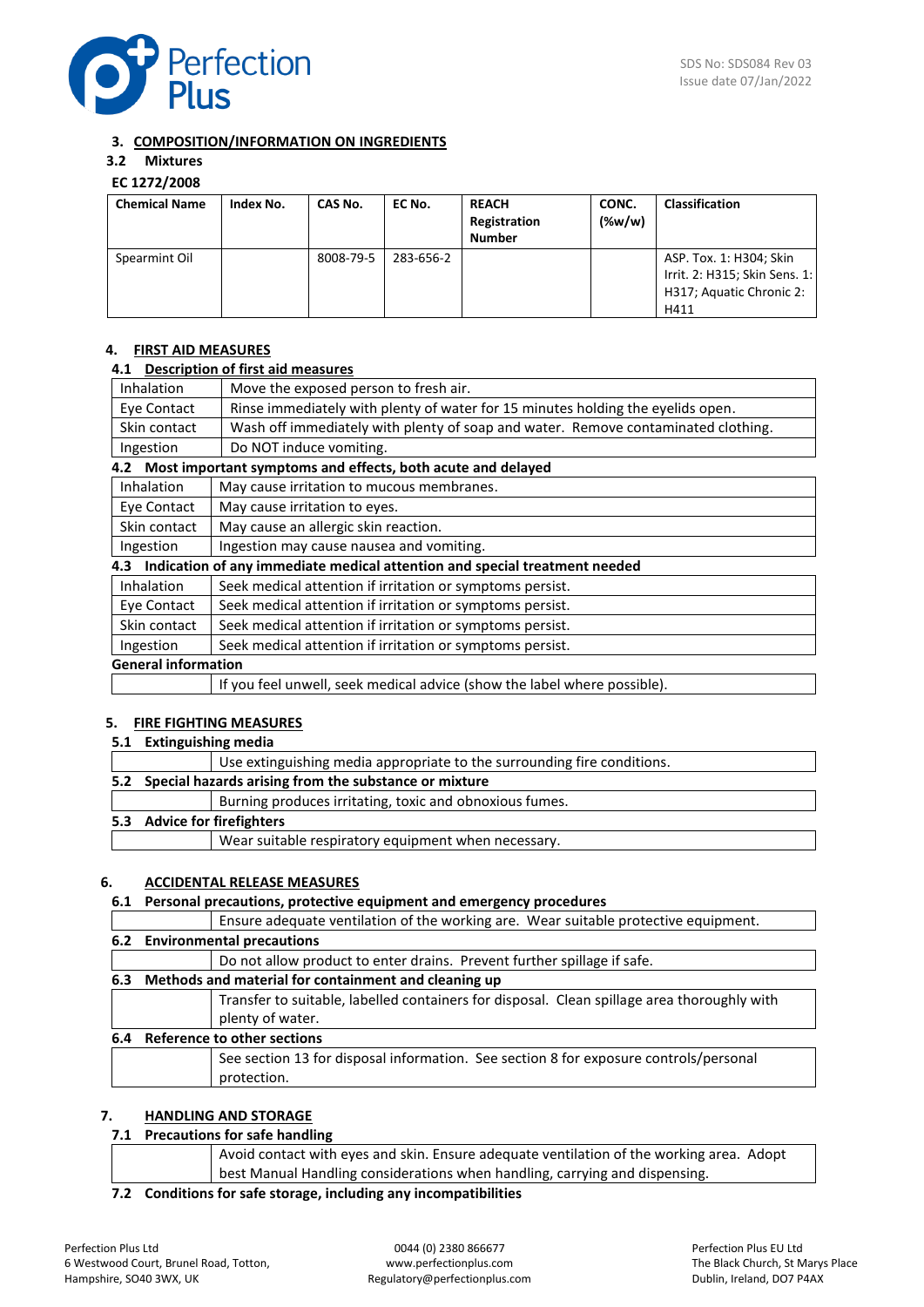

|                            | Keep in a cool, dry, well-ventilated area. Keep containers tightly closed. Store in original<br>container. |
|----------------------------|------------------------------------------------------------------------------------------------------------|
| Specific end use(S)<br>7.3 |                                                                                                            |
|                            | See section 1.2. Relevant identified uses of the substance or mixture and uses advised                     |
|                            | against for further information.                                                                           |

#### **8. EXPOSURE CONTROLS/PERSONAL PROTECTION**

#### **8.1 Control parameters**

No data available.

#### **8.2 Exposure controls**



| 8.2.1                                   | Appropriate engineering controls                    |
|-----------------------------------------|-----------------------------------------------------|
|                                         | Ensure adequate ventilation of the working area.    |
| 8.2.2<br>Individual protection measures |                                                     |
|                                         | Wear chemical protective clothing.                  |
| Eye/face protection                     | Approved safety goggles.                            |
| Skin protection $-$                     | Chemical resistant gloves.                          |
| Hand protection                         |                                                     |
| Respiratory protection                  | Wear suitable respiratory equipment when necessary. |

### **9. PHYSICAL AND CHEMICAL PROPERTIES**

#### **9.1. Information on basic physical and chemical properties**

| Liquid            | Vapour pressure             | Not applicable.   |
|-------------------|-----------------------------|-------------------|
| Green/Blue        | Vapour density              | Not applicable.   |
| Not applicable.   | Relative density            | No data available |
| No data available | Fat solubility              | No data available |
| No data available | Partition coefficient       | No data available |
| No data available | Autoignition temperature    | No data available |
| No data available | Viscosity                   | No data available |
| No data available | <b>Explosive properties</b> | No data available |
| No data available | Oxidising properties        | No data available |
| No data available | Solubility                  | Miscible in water |
|                   |                             |                   |

### **9.2. Other information**

| Conductivity                     | No data available |
|----------------------------------|-------------------|
| Surface tension                  | No data available |
| Gas group                        | Not applicable.   |
| Benzene content                  | No data available |
| Lead content                     | No data available |
| VOC (Volatile organic compounds) | No data available |

### **10. STABILITY AND REACTIVITY**

### **10.1 Reactivity**

|                                         |                         | No data available.                    |
|-----------------------------------------|-------------------------|---------------------------------------|
|                                         | 10.2 Chemical stability |                                       |
|                                         |                         | Stable under normal conditions.       |
| 10.3 Possibility of hazardous reactions |                         |                                       |
|                                         |                         | No data is available on this product. |
|                                         |                         |                                       |

**10.4 Conditions to avoid**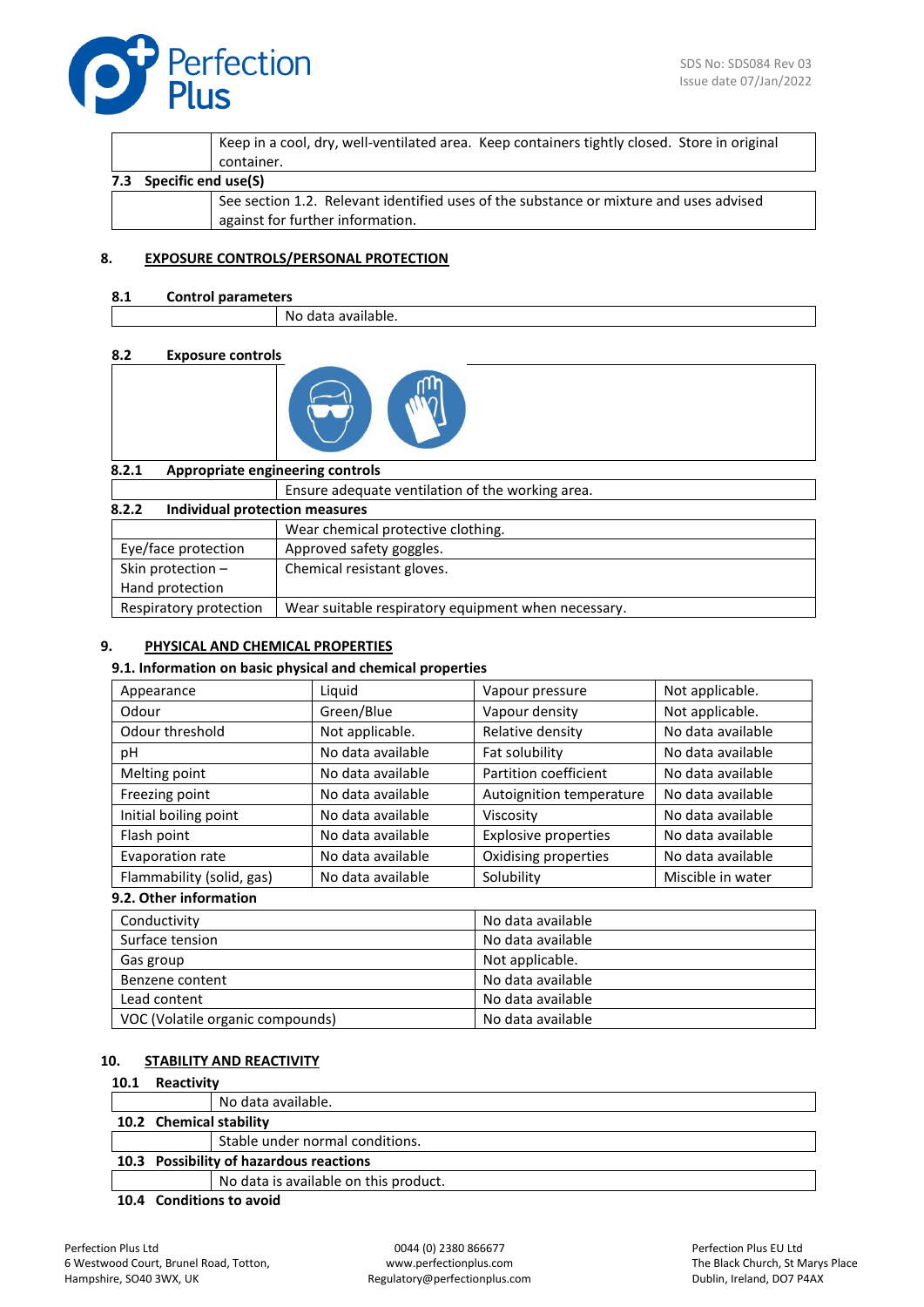

Heat. Moisture. **10.5 Incompatible materials** Strong acids. Strong bases. **10.6 Hazardous decomposition products** No data available.

### **11. TOXICOLOGICAL INFORMATION**

#### **11.1 Information on toxicological effects**

| Acute toxicity            | No data available.                        |
|---------------------------|-------------------------------------------|
| Skin corrosion/irritation | May cause an allergic skin reaction.      |
| Serious eye               | May cause irritation to eyes.             |
| damage/irritation         |                                           |
| Respiratory of skin       | May cause irritation to mucous membranes. |
| sensitisation             |                                           |
| Germ cell mutagenicity    | No mutagenic effects reported.            |
| Carcinogenicity           | No carcinogenic effects reported.         |
| Reproductive toxicity     | No teratogenic effects reported.          |
| STOT-single exposure      | No data available.                        |
| STOT-repeated exposure    | No data available.                        |
| Aspiration hazard         | Irritating to respiratory system.         |
| Repeated or prolonged     | Irritating to skin.                       |
| exposure                  |                                           |

#### **11.1.4 Toxicological Information**

#### **12. ECOLOGICAL INFORMATION**

#### **12.1 Toxicity**

| Spearmint Oil |                                         |                                         | Fish LC50/96h: 0.7690 mg/l                       |
|---------------|-----------------------------------------|-----------------------------------------|--------------------------------------------------|
|               | 12.2 Persistence and degradability      |                                         |                                                  |
|               |                                         |                                         | No data is available on this product.            |
|               | 12.3 Bio accumulative potential         |                                         |                                                  |
|               |                                         |                                         | No data is available on this product.            |
|               | <b>Partition coefficient</b>            |                                         |                                                  |
|               |                                         | Mouthwash Concentrate No data available |                                                  |
| 12.4          | <b>Mobility in soil</b>                 |                                         |                                                  |
|               |                                         |                                         | No data is available on this product.            |
|               | 12.5 Results of PBT and vPvB assessment |                                         |                                                  |
|               |                                         |                                         | No data is available on this product.            |
| 12.6          | <b>Other adverse effects</b>            |                                         |                                                  |
|               |                                         |                                         | Toxic to aquatic life with long lasting effects. |
|               |                                         |                                         |                                                  |

#### **13. DISPOSAL CONSIDERATIONS**

### **13.1 Waste treatment methods**

|                            | Dispose of in compliance with all local and national regulations.                                                                                                                                                                                                                                                      |  |
|----------------------------|------------------------------------------------------------------------------------------------------------------------------------------------------------------------------------------------------------------------------------------------------------------------------------------------------------------------|--|
| <b>General information</b> |                                                                                                                                                                                                                                                                                                                        |  |
|                            | 18 WASTES FROM HUMAN OR ANIMAL HEALTH CARE AND/OR RELATED RESEARCH (except<br>kitchen and restaurant wastes not arising from immediate health care). 18 01 wastes from<br>natal care, diagnosis, treatment or prevention of disease in humans. 18 01 06 chemicals<br>consisting of or containing dangerous substances. |  |
| <b>Disposal Methods</b>    |                                                                                                                                                                                                                                                                                                                        |  |
|                            | Do not empty in to drains. For disposal within the EC, the appropriate code according to the<br>European Waste Catalogue (EWC) should be used.                                                                                                                                                                         |  |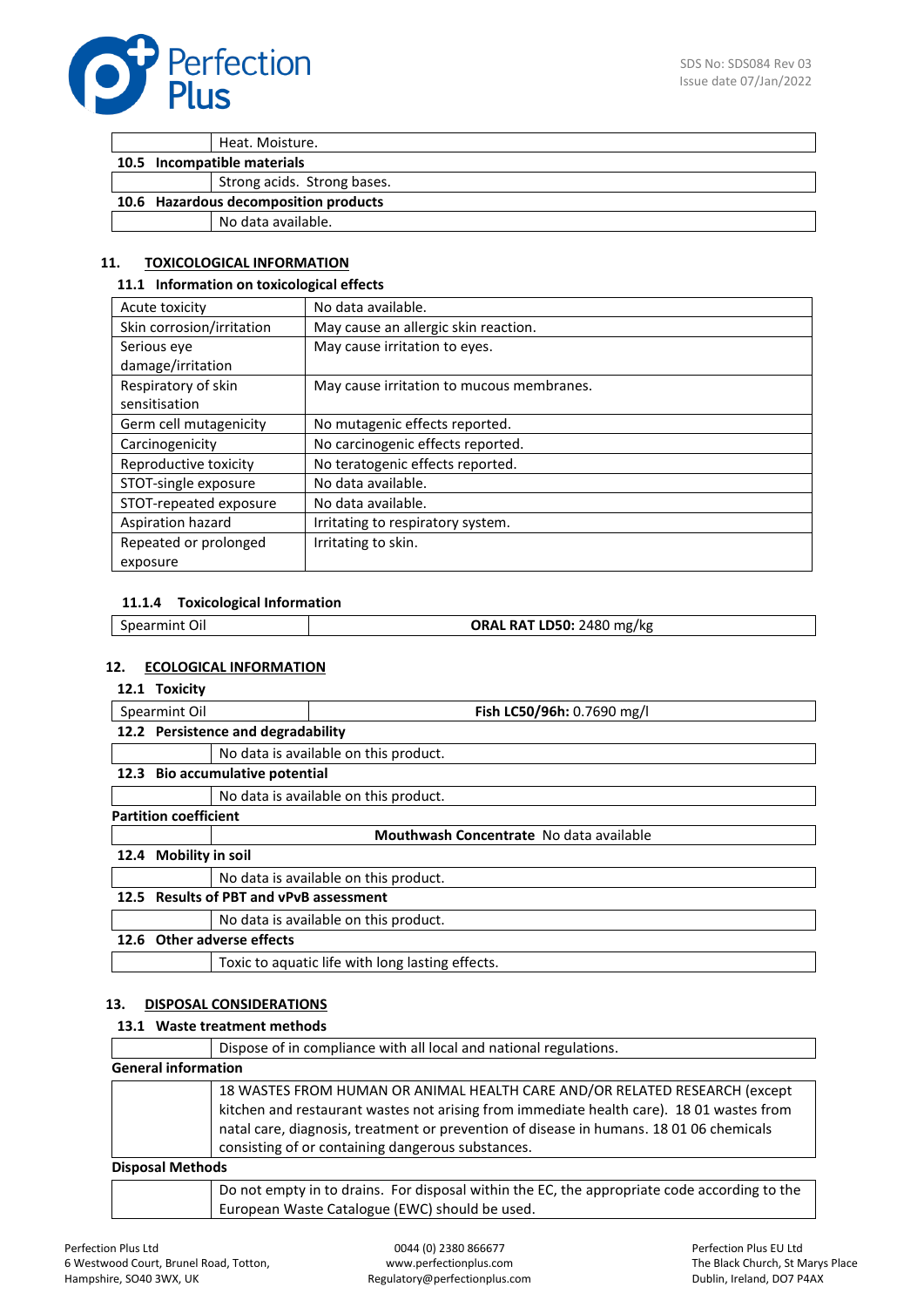

#### **Disposal of packaging**

Do NOT reuse empty canisters. Empty containers can be sent for disposal or recycling.

#### **14. TRANSPORT INFORMATION**

#### **14.1 UN number**

|      | The product is not classified as dangerous for carriage.                 |  |  |
|------|--------------------------------------------------------------------------|--|--|
|      | 14.2 UN proper shipping name                                             |  |  |
|      | The product is not classified as dangerous for carriage.                 |  |  |
|      | 14.3 Transport hazard class(es)                                          |  |  |
|      | The product is not classified as dangerous for carriage.                 |  |  |
| 14.4 | <b>Packing group</b>                                                     |  |  |
|      | The product is not classified as dangerous for carriage.                 |  |  |
|      | 14.5 Environmental hazards                                               |  |  |
|      | The product is not classified as dangerous for carriage.                 |  |  |
|      | Special precautions for user<br>14.6                                     |  |  |
|      | The product is not classified as dangerous for carriage.                 |  |  |
| 14.7 | Transport in bulk according to Annex II of MARPOL 73/78 and the IBC Code |  |  |
|      | The product is not classified as dangerous for carriage.                 |  |  |

#### **15. REGULATORY INFORMATION**

#### **15.1 Safety, health and environmental regulations/legislation specific for the substance or mixture**

| Regulations                     | COMMISION REGULATION (EU) No 453/2010 of 20 May 2010 amending Regulation (EC) No         |  |
|---------------------------------|------------------------------------------------------------------------------------------|--|
|                                 | 1907/2006 of the European Parliament and of the Council on the Registration, Evaluation, |  |
|                                 | Authorisation and Restriction of Chemicals (REACH), establishing a European Chemicals    |  |
|                                 | Agency, amending Directive 1999/45/EC and repealing Council Regulation (EEC) No 793/93   |  |
|                                 | and Commission Regulation (EC) No 1488/94 as well as Council Directive 76/769/EEC and    |  |
|                                 | Commission Directives 91/155/EEC, 93/67/EEC, 93/105/EC and 2000/21/EC. REGULATION        |  |
|                                 | (EC) No 1907/2006 OF THE EUROPEAN PARLIAMENT AND OF THE COUNCIL of 18 December           |  |
|                                 | 2006 concerning the Registration, Evaluation, Authorisation and Restriction of Chemicals |  |
|                                 | (REACH), establishing a European Chemicals Agency, amending Directive 1999/45/EC and     |  |
|                                 | repealing Council Regulation (EEC) No 793/93 and Commission Regulation (EC) No 1488/94   |  |
|                                 | as well as Council Directive 76/769/EEC and Commission Directives 91/155/EEC,            |  |
|                                 | 93/67/EEC, 93/105/EC and 2000/21/EC.                                                     |  |
| 15.2 Chemical Safety Assessment |                                                                                          |  |

No data available.

#### **16. OTHER INFORMATION**

#### **Other information**

| Revision                                  | This document differs from the previous version in the following areas<br>12-12.1 Toxicity.                                                                                                                                                                 |
|-------------------------------------------|-------------------------------------------------------------------------------------------------------------------------------------------------------------------------------------------------------------------------------------------------------------|
| Text of Hazard Statements in<br>Section 3 | Asp. Tox. 1: H304 – May be fatal if swallowed and enters airways<br>Skin Irrit. 2: H315- Causes skin irritation.<br>Skin Sens. 1: H317 - May cause an allergic skin reaction.<br>Aquatic Chronic 2: H411 - Toxic to aquatic life with long lasting effects. |

#### **Further information**

The information used in this SDS is believed to be correct however, the information is provided without any warranty, neither expressed nor implied, regarding its correctness.

This SDS is relevant for large quantities of product, the instructions for safe use of quantities typically used during a normal procedure is as referenced in the Instructions for Use.